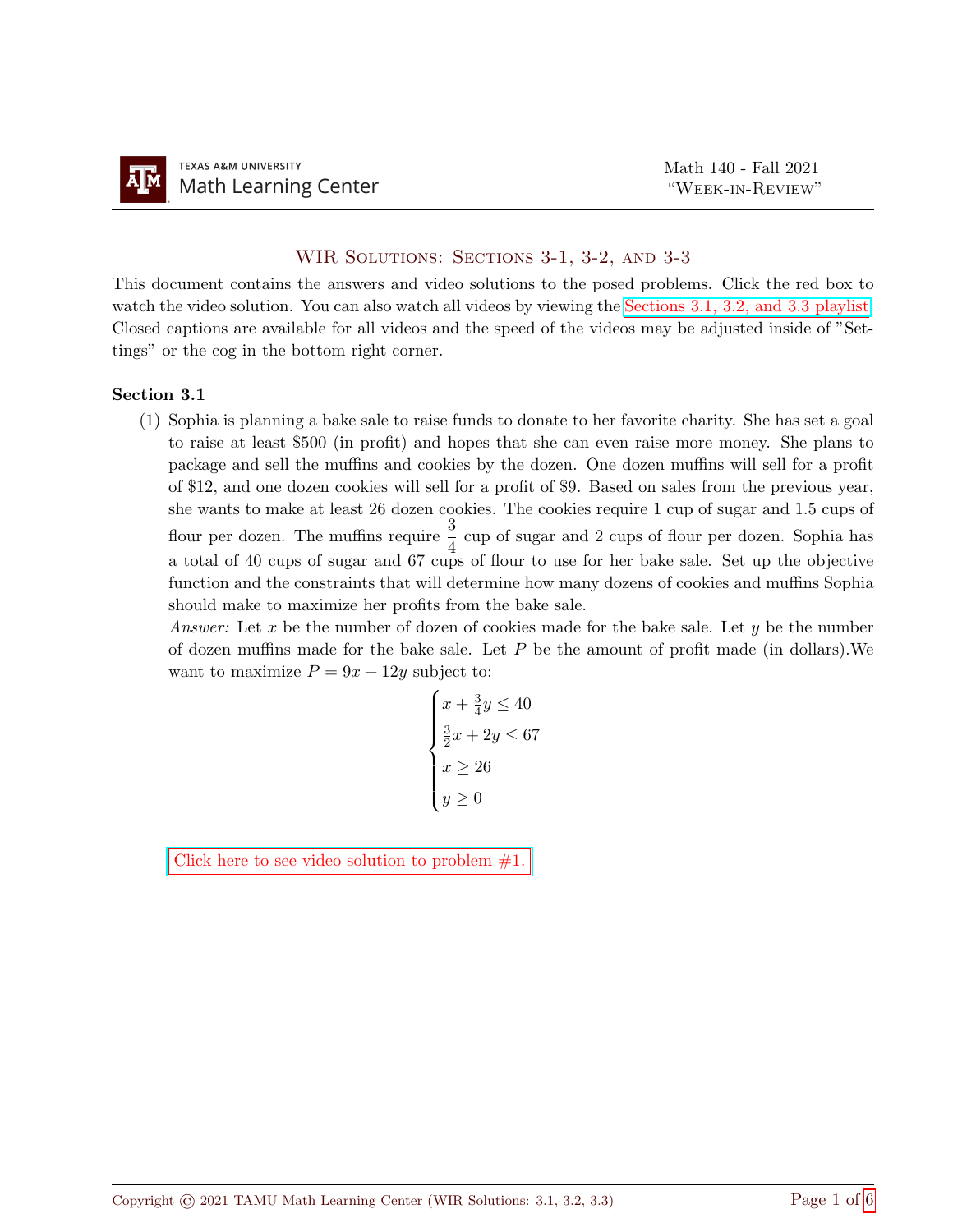(2) Andrew is a college student who works two jobs on campus. He must work at least 11 hours per week at the library and at least 4 hours per week as a tutor, but he is not allowed to work more than 30 hours per week at both jobs combined. Andrew earns \$15 per hour working at the library and \$20 per hour as a tutor. Because he prefers working at the library, he wants to have at least twice as many hours working at the library as he does working as a tutor. How many hours should Andrew work at each job to maximize the his weekly wages?

Answer: Let x be the number of hours he works at the library. Let  $y$  be the number of hours he works as a tutor. Let W be his earned weekly wages (in dollars). We want to maximize  $W = 15x + 20y$  subject to:

$$
\begin{cases}\nx \ge 11 \\
y \ge 4 \\
x + y \le 30 \\
x \ge 2y\n\end{cases}
$$

Click here to see video solution to problem  $#2$ .

## Section 3.2

(3) Graph the solution set for  $x - 2y > 0$ . Answer: Region S is the solution set.

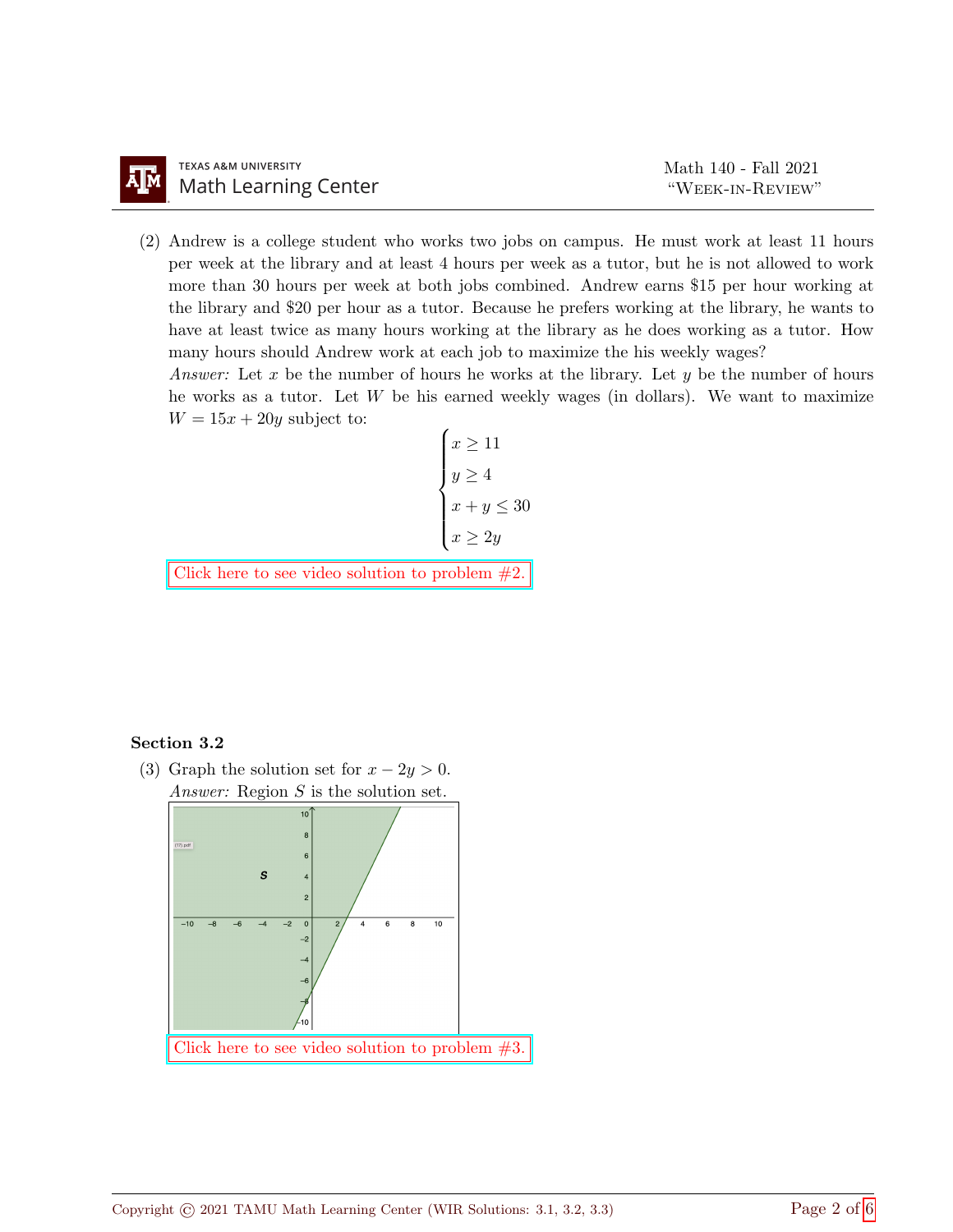(4) Graph the solution set for  $5x - 2y \le 14$ . Answer: Region  $S$  is the solution set.  $-1 - 0$  $\overline{2}$  $^{-2}$ G  $\pmb{s}$ 

[Click here to see video solution to problem #4.](https://youtu.be/GPIGpCgOC9Q)

(5) Graph the system of linear inequalities below. Be sure to label the solution set with S.

$$
\begin{cases}\n-4x + 5y \ge -5 \\
3x + 5y \le 30\n\end{cases}
$$

Answer: Region  $S$  is the solution set.

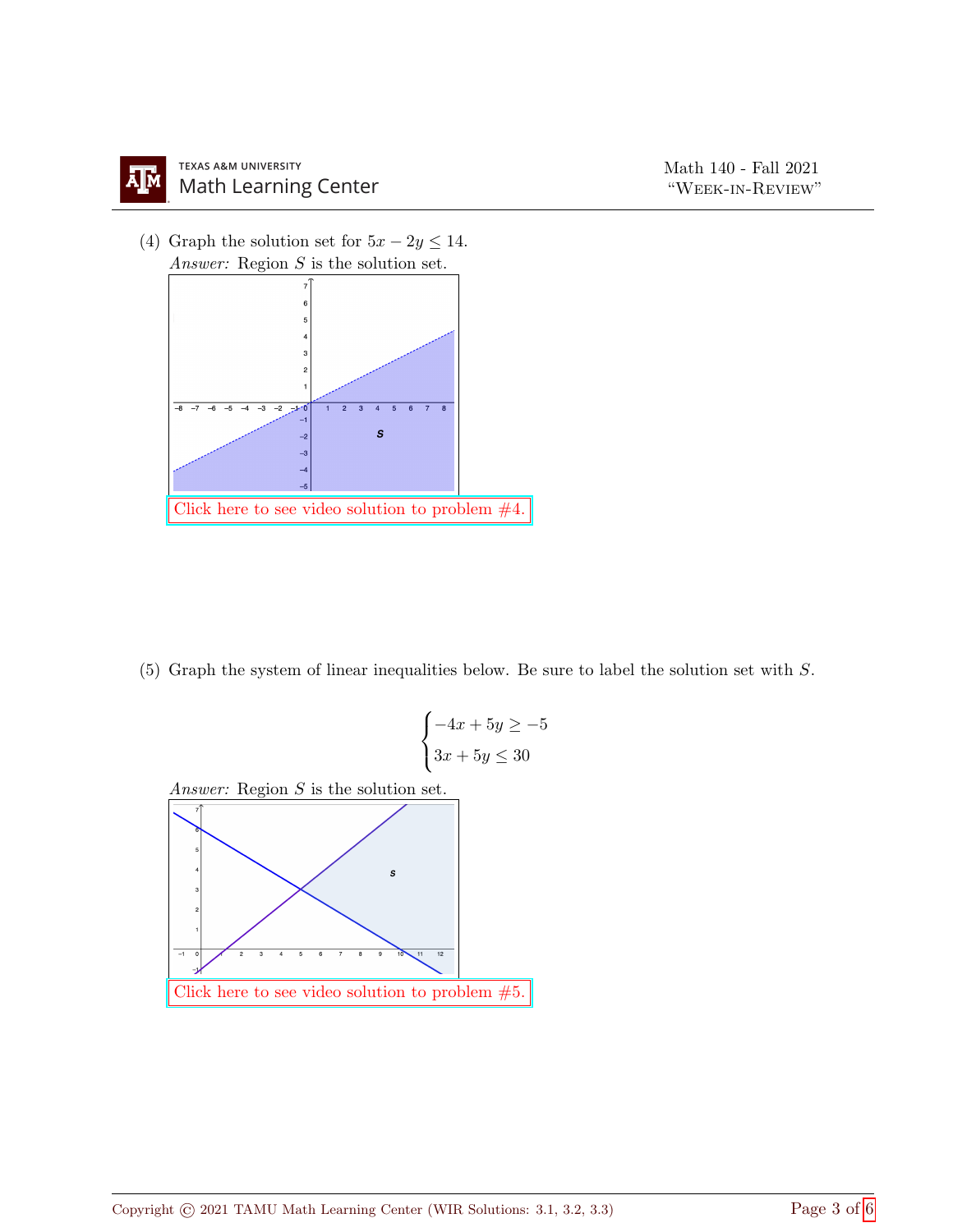(6) The lines  $l_1; 2x+3y = 21, l_2: -2x+3y = -9, l_3: x = 0$ , and  $l_4: y = 1$  are graphed below. Write a system of inequalities where Region A is the solution set. Determine if Region A is bounded or unbounded, and then find the corner points of the feasible region. Do the same for Regions B and C.



Answer:

• Region A is a bounded region. The system of linear inequalities for Region A is:  $\sqrt{ }$  $\int$  $\begin{array}{c} \end{array}$  $2x + 3y \le 21$  $-2x + 3y \ge -9$  $x \geq 0$  $y \geq 1$ 

The corner points for Region A are  $(0, 1)$ ,  $(0, 7)$ ,  $(6, 1)$ ,  $(7.5, 2)$ . [Click here to see video solution for Region A.](https://youtu.be/74-Vd5jPO_U)

• Region B is an unbounded region. The system of linear inequalities for Region B is:  $\sqrt{ }$  $\int$  $\mathcal{L}$  $2x + 3y \ge 21$  $-2x + 3y \ge -9$  $x \geq 0$ 

The corner points for Region B are  $(0, 7)$ ,  $(7.5, 2)$ . [Click here to see video solution for Region B.](https://youtu.be/4G7y3goBqcU)

• Region C is an unbounded region. The system of linear inequalities for Region C is:  $\int$  $-2x + 3y \le -9$ 

The corner points for Region C are  $(9, 1)$ ,  $(7.5, 2)$ . [Click here to see video solution for Region C.](https://youtu.be/e_Cjvw7Doc0)

 $2x + 3y \ge 21$ 

 $\sqrt{ }$ 

 $\overline{\mathcal{L}}$ 

 $y \geq 1$ 

.

.

.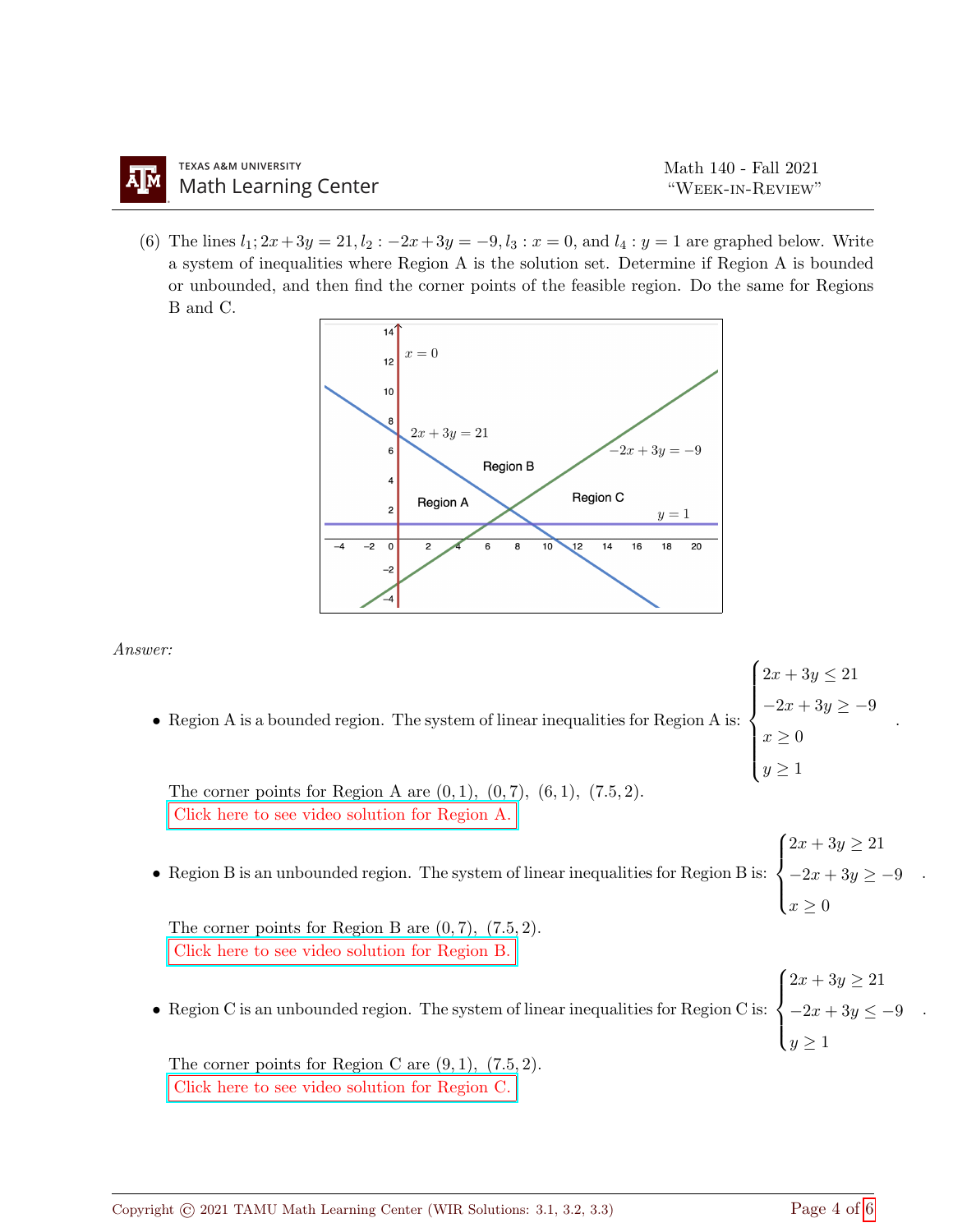## Section 3.3

(7) Use the graph below to solve the problem set up in  $#1$  from Section 3.1 above. First find the feasible region and then find the maximum profit Sophia can make. Recall that  $x$  was the number of dozen of cookies made for the bake sale; y was the number of dozen muffins made for the bake sale; and  $P$  was the amount of profit made (in dollars). We want to maximize



Answer: Sophia can make 26 dozen cookies and 14 dozen muffins, or 30 dozen cookies and 11 dozen muffins, or 34 dozen cookies and 8 dozen muffins to obtain a maximum profit of \$402. Note, she would not reach her goal of at least \$500 is profit. [Click here to see video solution to problem #7.](https://youtu.be/d6ZvbydTpKg)